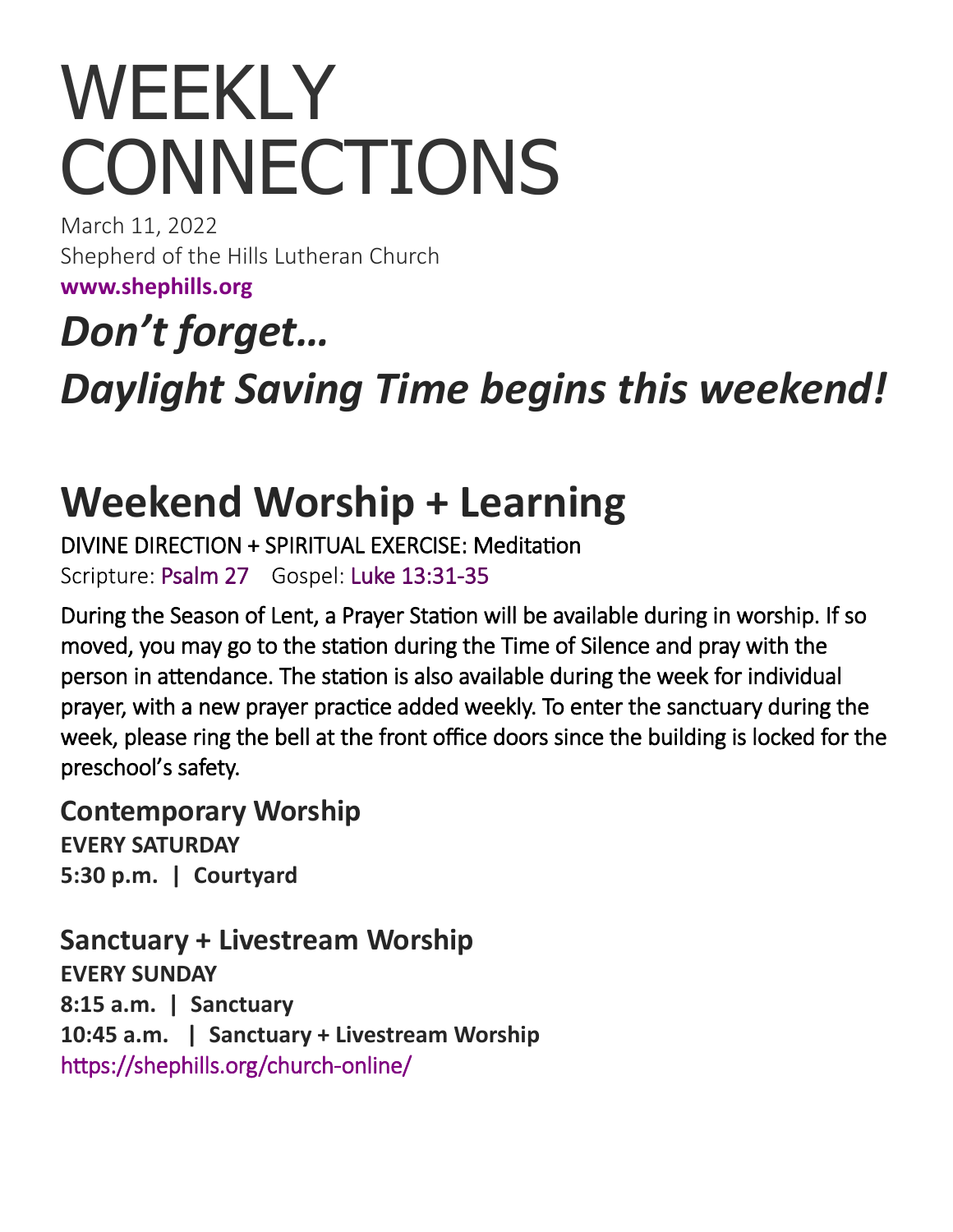#### **Adult Bible Study EVERY SUNDAY 9:30 a.m. | Library + Zoom** An in depth study of the week's scripture. Contact [Ruby Cadenhead.](mailto:rubies61@gmail.com) Zoom - Meeting ID: 882 7978 6819 Passcode: 267585 [Click here to join the Zoom](https://us02web.zoom.us/j/88279786819?pwd=Uytzc1NsT0xCWlM5dnVCMlBFZ1djUT09)

**High Five for Children + Families EVERY SUNDAY 9:45 a.m. | Courtyard** 

Faith formation and worship all wrapped up in one! Contact [Pr. Lauren](mailto:lauren@shephills.org)

## **Fellowship**

**For the Youth NO YOUTH GROUP OF NEXTGEN GATHERINGS THIS SUNDAY.** See you next Sunday on the 20th! Contact [Joel Timmons,](mailto:joel@shephills.org) Youth Director.

## **Love Thy Neighbor**

## **Bread for All (BFA) Food Pantry Collection**

**EVERY SATURDAY + SUNDAY**

**9:00 - 11:00 a.m. | Courtyard on Saturdays**

### **8:00 a.m. - Noon | Gathering Space on Sundays**

There has been a large uptick in new clients at BFA due to the rising cost of rent, food and gas. Please make it part of your weekly routine and drop off diapers and non-perishable food donations for Bread for All Food Pantry, a ministry of Austin City Lutherans. Drop donations in the bin on Saturday mornings, or bring them with you to worship. Thank you for supporting our neighbors in need!

**Meals on Wheels Delivery Drivers ROUTES RESUME APRIL 4 Volunteers Needed**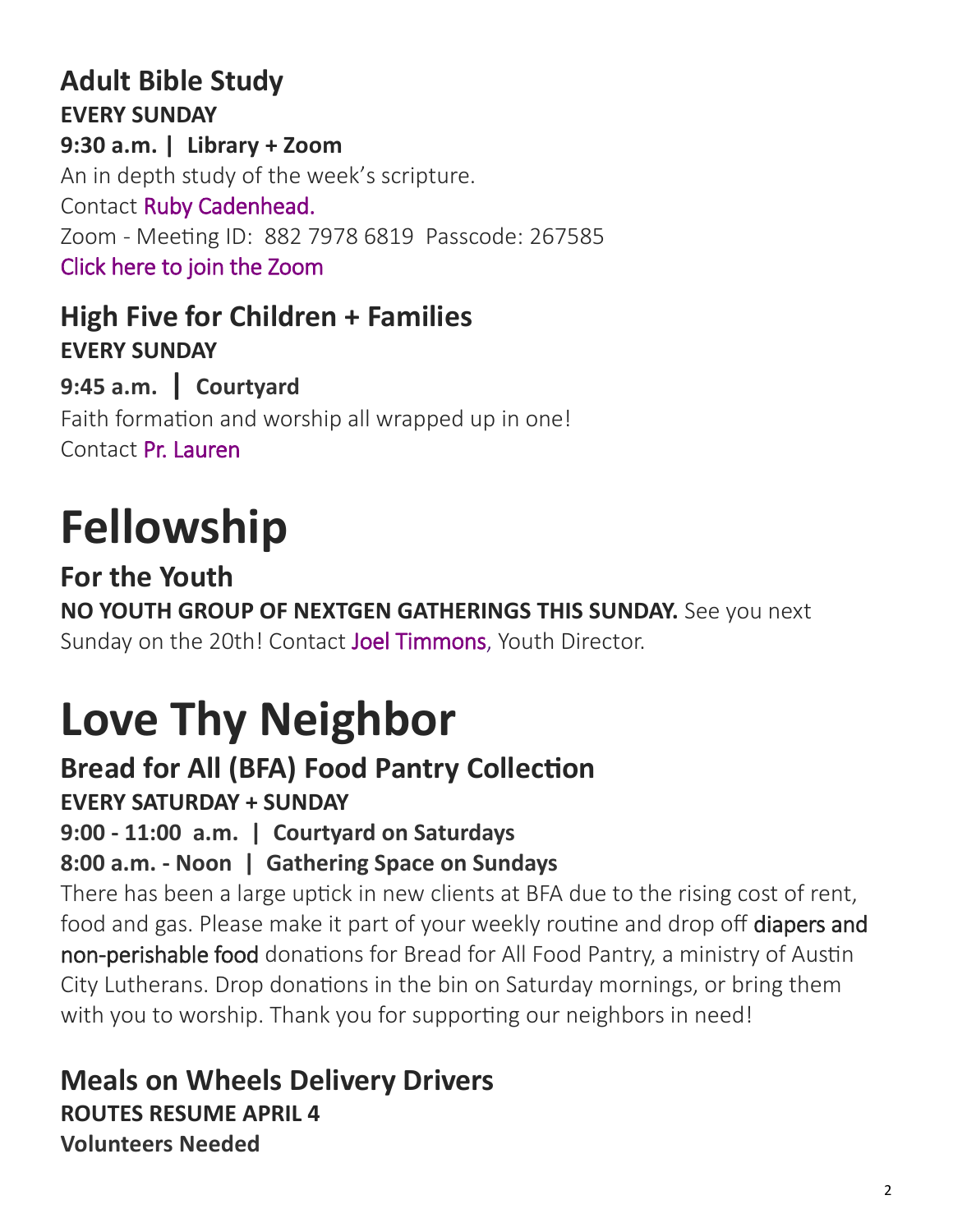We are looking for volunteer route drivers, responsible for delivering meals to homebound clients. Orientation and training are provided! Volunteering usually takes about 1.5 hours, depending on where you live. Volunteers are asked to pick up meals beginning at 11am and before noon, from Holy Cross Lutheran, 4622 South Lamar Blvd + Austin. You will be given a route with approximately 6 stops on it, all in one neighborhood. This route will have directions and addresses, as well as notes about each client, and will remain the same from week to week. You will deliver meals to the door and greet the client - may be the only face they see that day, so they are overjoyed to see you!

#### You can volunteer once a week, twice a month, or even just once a month!

Contact [Weldon Allison](mailto:Weldon.allison.46@gmail.com) with questions.

## **New Group**

### **Cancer Support Group FOURTH TUESDAYS, BEGINNING MARCH 22 6:00 - 7:30 p.m. | Library + Zoom**

A cancer support group is forming for members Shepherd of the Hills and the community. This peer-to-peer group will meet once per month for anyone affected by a cancer diagnosis – individuals with cancer, their family members, or supportive others. A zoom option will be available for those unable to attend in person. For information or to get the Zoom link, email [Sandy Smith](mailto:texas.sandysmith@gmail.com) or call 512-569-6453.

## **Events This Week**

Go to Realm Events or the website for details and more events!

## **Men's Breakfast**

**THIS SATURDAY 8:00 a.m. | Activity Center / Solomon's Porch** Contact [Weldon Allison.](mailto:Weldon.allison.46@gmail.com)

**Quilting THIS SATURDAY 9:00 a.m. | Room 205** Contact [Sandy Nielsen.](mailto:sandynielsen6973@gmail.com)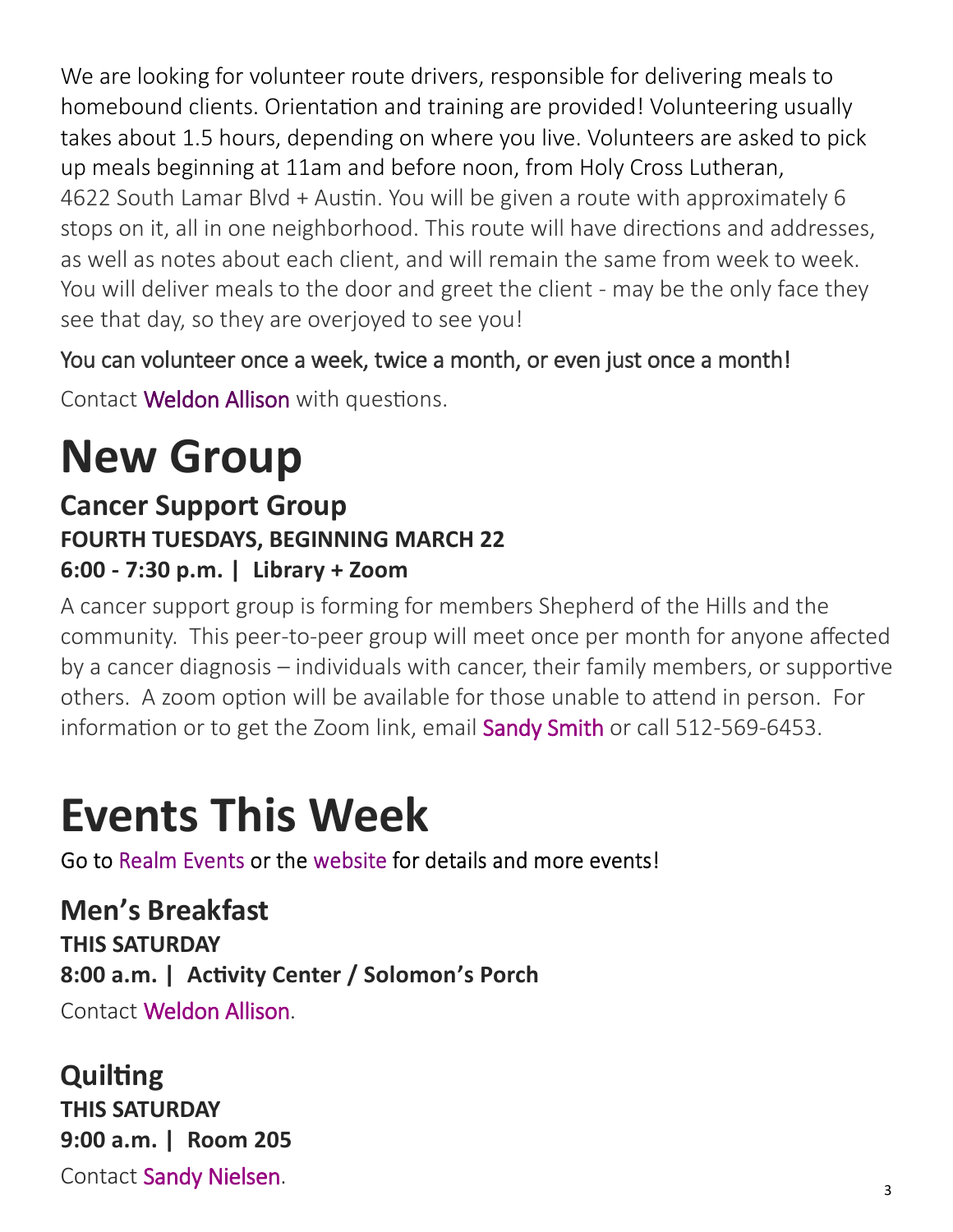**Pickleball EVERY SATURDAY MORNING 9:00 a.m. | Activity Center EVERY TUESDAY EVENING 5:30 p.m. | Activity Center** Contact [Pr. Tom.](mailto:tom@shephills.org) 

**Prayer Shawl EVERY SUNDAY 5:30 p.m. | Library** Contact [Sharon Collins.](mailto:shleecollins@gmail.com)

#### **Firm Believer Yoga**

**EVERY TUESDAY EVENING** 

#### **5:30 p.m. | Butterfly Center Fellowship Hall + Zoom**

**[Click here](https://us02web.zoom.us/j/88382457022?pwd=NEtNVjlCcWkxQVV3OUR4eVlsNzkxdz09)** to Zoom in! Or use: Meeting ID 883 8245 7022 Passcode 157279

**Forgiveness** led by Dr. Steve Larson **EVERY WEDNESDAY THRU APR. 6 10:30 a.m. | Library + Zoom** An in-depth study of forgiveness during Lent. Zoom ID 870 4638 4698 Passcode 469481

## **Wednesday Evening Worship**

**EVERY WEDNESDAY THRU APR. 6**

**7:00 p.m. | Sanctuary + Livesteam**

Next Wednesday will focus on the Spiritual Exercise of Meditation and Prayer with a special service for prayer and reflection for peace in Ukraine.

#### **Ignite! Small Groups VARIOUS TIMES AND LOCATIONS In-person or on Zoom**

If you are unable to join us for Wednesday Evening Worship, consider joining a small group. These groups will focus on Richard Foster's classic, "Celebration of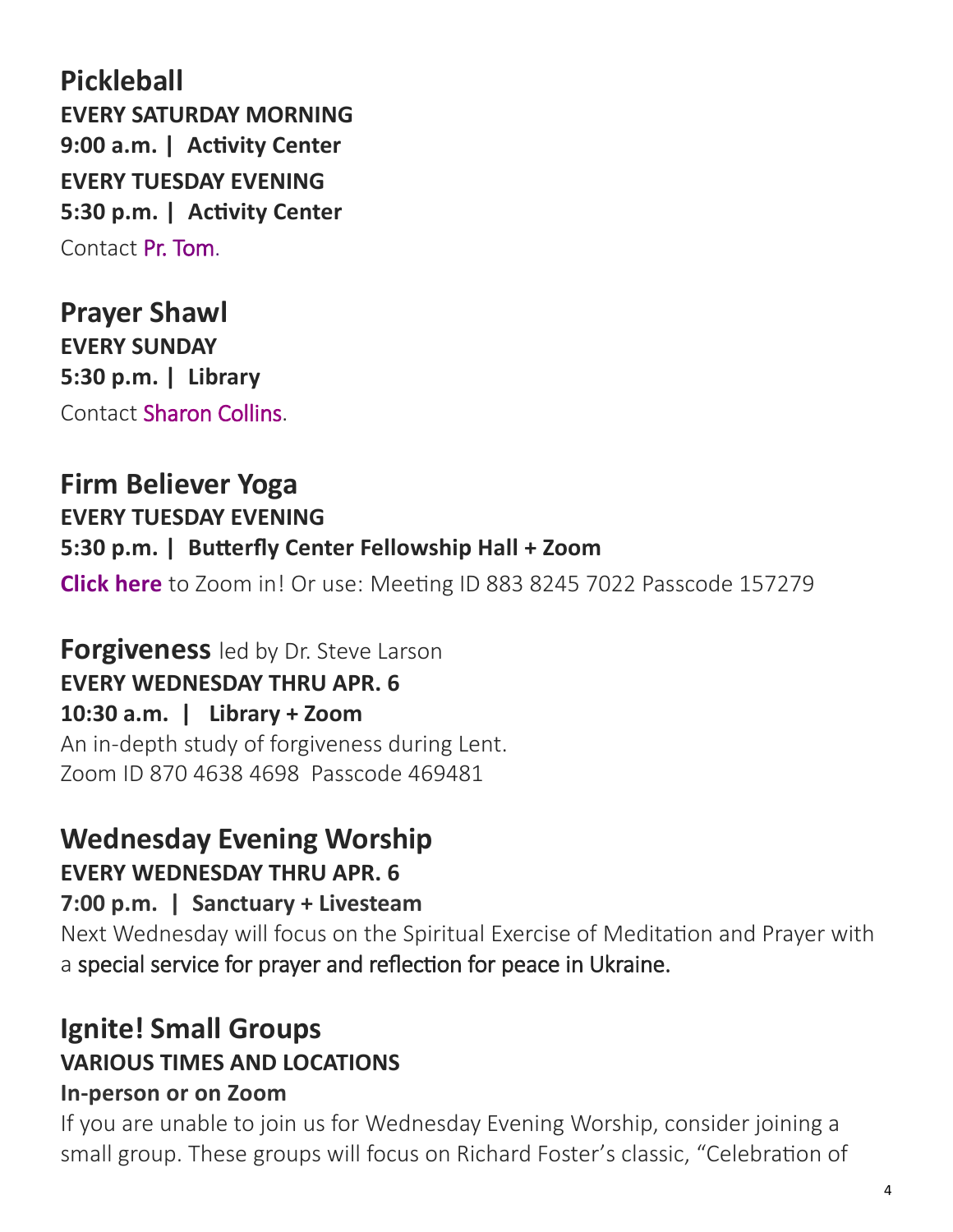#### **Family Advent Retreat 2022 REGISTRATION BEGINS APRIL 1 Save the Date! December 2-4, 2022**

It's Lent. . .how can we be thinking about Advent already?? The Family Advent Retreat at Camp Chrysalis has become a beloved tradition for ShepHills families, and registration fills fast! Whether you've been every year or want to start your own family tradition this year, we hope you'll join us this December. (Your kids are never too old to start a new tradition!)

We'll be registering for the weekend of December 2-4, 2022. **Registration begins** April 1, so mark your calendars! Registration can be found here on April 1: [www.crosstrails.org/retreats](http://www.crosstrails.org/retreats)

Questions? Contact our resident Camp Chrysalis retreat guru, Melissa Robertson ([melissa.k.rob@gmail.com\)](mailto:melissa.k.rob@gmail.com) for more information!

## **Giving**

## **Mid-Week Lent and Easter Offering**

Our Mid-Week Worship in Lent and our Easter Sunday offering has been designated to support ELCA World Hunger and Lutheran Immigration and Refugee Service.

ELCA World Hunger For nearly two years the world has reeled from the effects of a deadly pandemic. While Shepherd of the Hills has responded with extraordinary generosity in supporting our food pantry, Bread for All, this special offering will allow us to go national and .global in responding to hunger needs.

Lutheran Immigration and Refugee Service (LIRS) has been a critical arm of the Lutheran Church providing humanitarian aid, assimilation, and advocacy for refugees all over the word. They are a "boots-on-the-ground" ministry going to places and helping people. Financial support allows them to do this ministry and offer humanitarian aid. The war in Ukraine, declared by President Putin, is causing loss of life as well as a major Refugee crisis. Our Lent and special Easter offerings will provide assistance in LIRS responding to this crisis.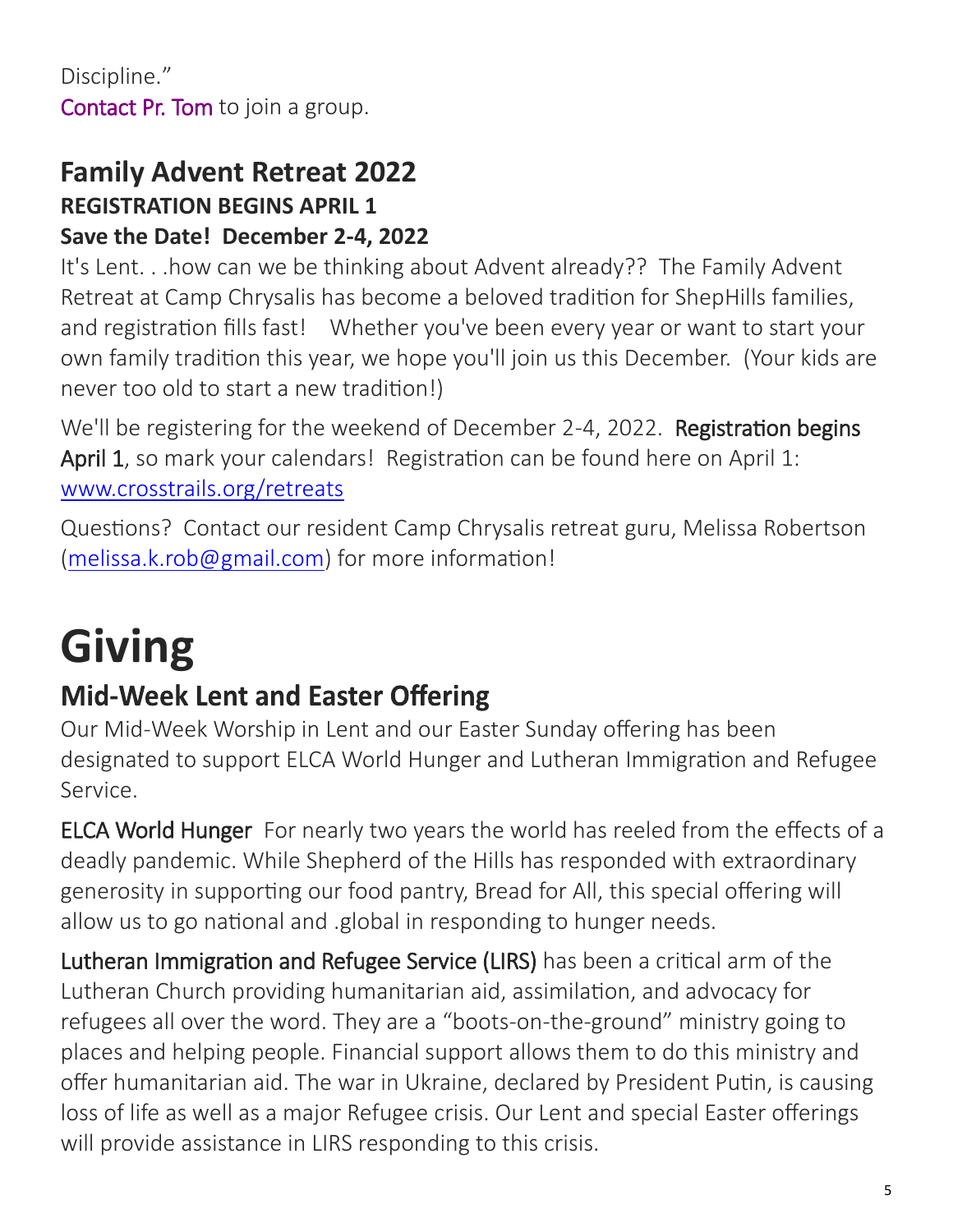[Giving c](http://www.shephills.org/give/)an be done on the website, or under Giving on onrealm.org, or by check or cash. Please indicate Lent Offering.

### **Beyond Capital Fund Appeal**

[Click here](https://shephills.org/beyond/) to learn more and make your pledge or a one-time gift. Thank you for being a part of our future!

### **Regular Giving**

[Click here](https://shephills.org/give/) to stay current with your giving or make a one-time gift. Thank you for giving freely and joyfully!

### **2022 Stewardship**

It's never too late to make a pledge of support for our ministry and missions! Please consider making your 2022 pledge using this **online pledge card**, or mail in a paper pledge card to 3525 Bee Caves Rd., 78746. Thank you!

### **Bread for All Giving Update**

In January, food donations from ACL congregations totaled 2,676 lbs, serving 1,484 individuals. In February, 3,226 lbs were collected, serving 317 individuals. Each pound is valued at \$1.79, for a year to date total of \$10,565.

## **Prayers**

Please pray for Don Gaskin, Don Knight, Marie Fortune, Glenn Richter, Stacia DeBill, Phyllis Youngdahl and Donna Herschleb

Please pray for family and friends of Shepherd members: Kenna Joy Kramer, Grandniece of Weldon and Mary Allison Lori Roth, Sister of Sandy Smith Dick Davis, friend of Donna Herschleb

We pray for all who mourn the death of Ted Bedard, nephew of Tom and Betty Lueders

We pray for those who mourn the death of Joe Pyle, father of David Nelson. We give thanks for Joe's life and entrust him into God's mercy as we await the hope of resurrection.